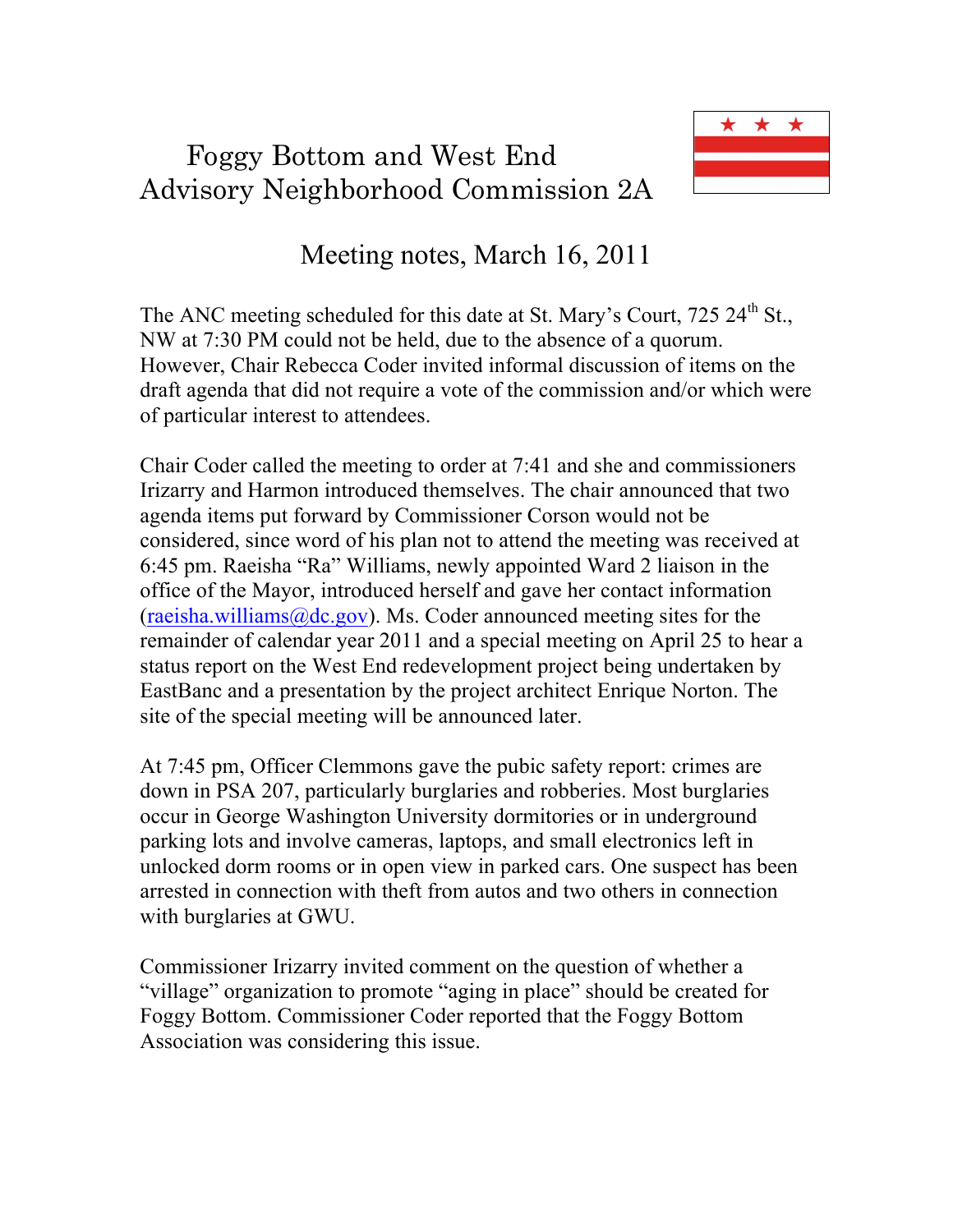Isabelle Thompson and John DeLacy were present to discuss the Martine Corps Marathon, planned for October 30. 30,000 runners have signed on for the event, which includes 10k and wheelchair components as well as the marathon. They were invited to return to the April 20 ANC meeting to secure a letter of support.

Leona Agourdis, representing the Golden Triangle Business Improvement District, discussed the maintenance and improvements undertaken by the BID in Duke Ellington Park. She was invited to return to the April 20 ANC meeting to secure a letter of support from the ANC for a renewal of the BID's maintenance contract by the Department of Parks and Recreation.

Christy Shiker, representing the owner of 1200 New Hampshire Avenue, an office building with retail and restaurant operations on its ground floor, explained renovations planned in the building to increase ground floor area. This minor modification of the building's PUD required no action by the ANC as long as there were no objections. Discussion focused on whether or not the absence of official action could be stated in a letter. (Robert's Rules of Order, while stating that the only action possible in the absence of a quorum is adjournment, is silent on the issue of whether or not a formal statement describing inaction in fact constitutes an official action.)

Commissioner Coder drew attention to liquor license applications pending from the Wine Specialist, and established business moving within the neighborhood to 2120 L St., N.W., and the American Foreign Service Club on E Street, which is seeking a license renewal.

Commissioner Harmon recognized attendees who had come hoping for a resolution supporting the redevelopment of the Stevens School property along lines envisioned by a "visioning committee" composed of parents, educators and neighborhood residents. Discussion focused on the best way of bringing the committee's concerns, embodied in an ANC resolution, to the attention of the new mayoral administration. Barbara Kahlow suggested using the confirmation hearing on the appointment of the Deputy Mayor for Planning and Development as an occasion to make neighborhood views on the property's future known; she also urged a unified view on what was wanted and not wanted on the site. Don McGovern stated that "There is some urgency here" and described the need to do research to clarify a vision of what a charter school is.